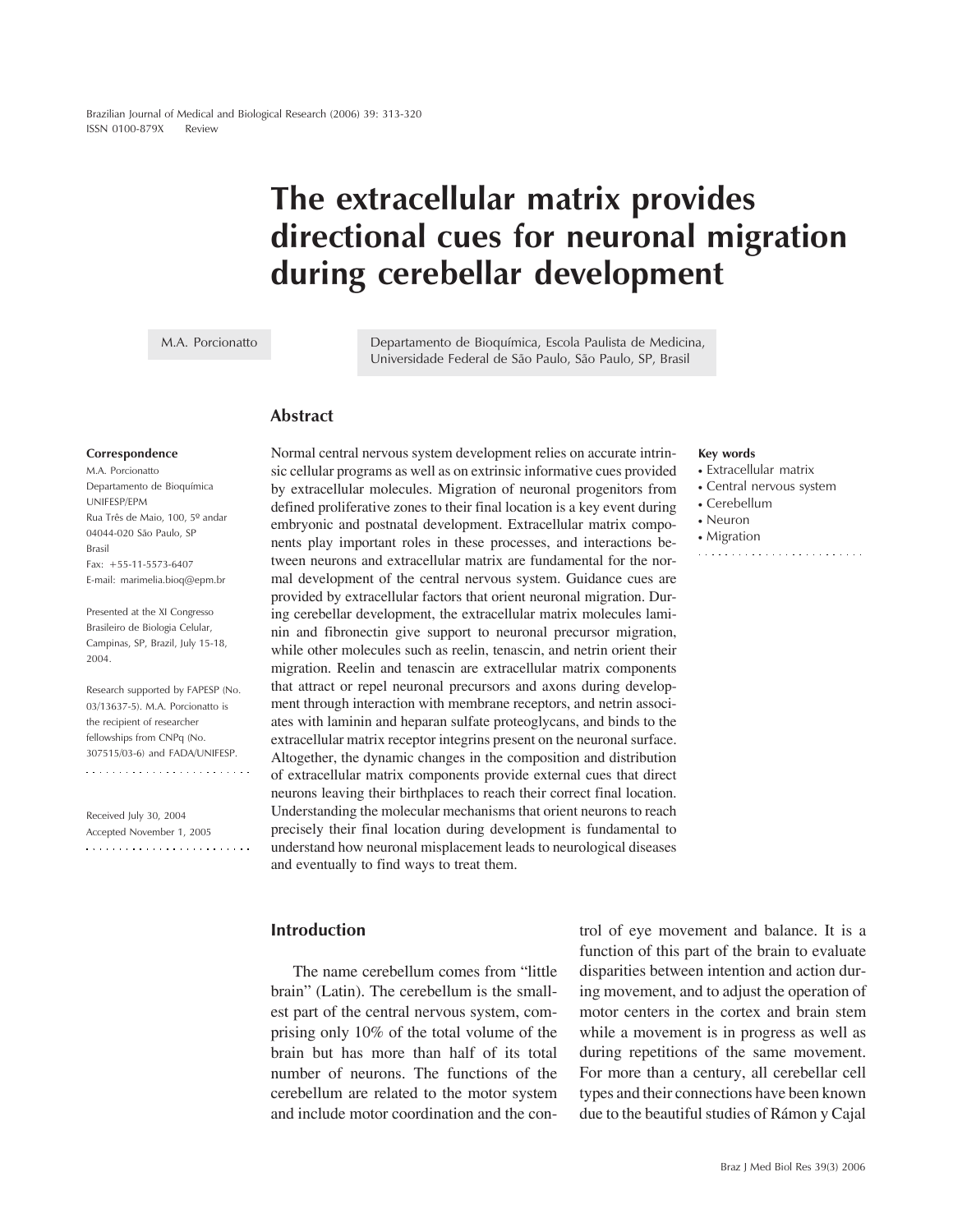(1889) using Golgi staining. Further studies contributed to the understanding of the genetic and molecular mechanisms involved in several events that occur during cerebellar development, including proliferation and migration of neuronal precursors, and synapse formation (reviewed in Ref. 1).

During embryonic development, starting at embryonic days 13-14 (E13-14) in mice, neuronal progenitors migrate dorsally from the rhombic lip, generated at the junction between the neural tube and the expanded roofplate of the fourth ventricle, to form the cerebellar anlage (2). Cell-fate maps demonstrate that cells that will form the cerebellar anlage derive from both mesencephalic and metencephalic vesicles. On the other hand, cells that will give rise to Purkinje cells, interneurons of the molecular layer, and glial cells of the cerebellar cortex arise via radial migration from the neuroepithelium (3-5). Progenitors of the cerebellar granule cells migrate away from the roofplate via tangential movements to form the external germinal layer (5,6).

The final development of the cerebellum occurs after birth. In rodents, postnatal cerebellar development occurs during the first 2 weeks of age, and in humans during approximately the first 18-24 months after birth. At this time precursors of the most abundant type of cerebellar neurons, the granule cells, proliferate in a secondary germinal zone, the external granule cell layer, and migrate inwards to form the internal granule cell layer giving rise to the multilayered structure of the cerebellum. Cells from the external granule cell layer located in the premigratory zone, the inner portion of the layer, first elongate their neurites bidirectionally parallel to the cerebellar surface, forming the parallel fibers, before migrating inwards into the internal granule cell layer. To migrate out of the external granule cell layer, granule cell precursors use Bergmann fibers as tracks, passing the Purkinje layer, to form the mature internal granule cell layer (7).

# **Extracellular matrix molecules provide support and orientation for neuronal migration**

Two types of migration occur during cerebellar development, tangential migration and radial migration. Tangential migration refers to a migration path parallel to the surface and occurs in early cerebellar development, when progenitors of the granule cells migrate away from the rhombic lip due to the combined action of chemorepellent and chemoattractant cues. The radial migration is observed during postnatal cerebellar development, when granule cell precursors migrate out of the external granule cell layer, perpendicular to the surface, using Bergmann glial fibers as support.

Several extracellular cues are necessary to coordinate and orient neuronal migration during brain development, and some of these molecules also play important roles in axonal guidance. Chemoattractants and chemorepellents act on guiding neurons using basically the same molecular mechanisms used in axonal guidance. Some of these cues are soluble factors such as the neurotrophin brainderived neurotrophic factor, which is a chemoattractant factor for cerebellar granule cell precursors during postnatal migration away from the external granule cell layer (8). Other soluble factors and adhesion molecules act coordinately to orient, stimulate or inhibit migration during cerebellar development (reviewed in Ref. 9).

Molecular guidance cues such as those given by netrin, tenascin and reelin provide neurons with active attraction or repulsion signals, while other molecules such as extracellular matrix chondroitin sulfate proteoglycans apparently give "where not to go" signals. In this way, when the extracellular matrix is concerned, neuronal migration is governed by two distinct, cooperative mechanisms: inhibitory molecules establish boundaries between permissive and non-permissive areas, while active attraction and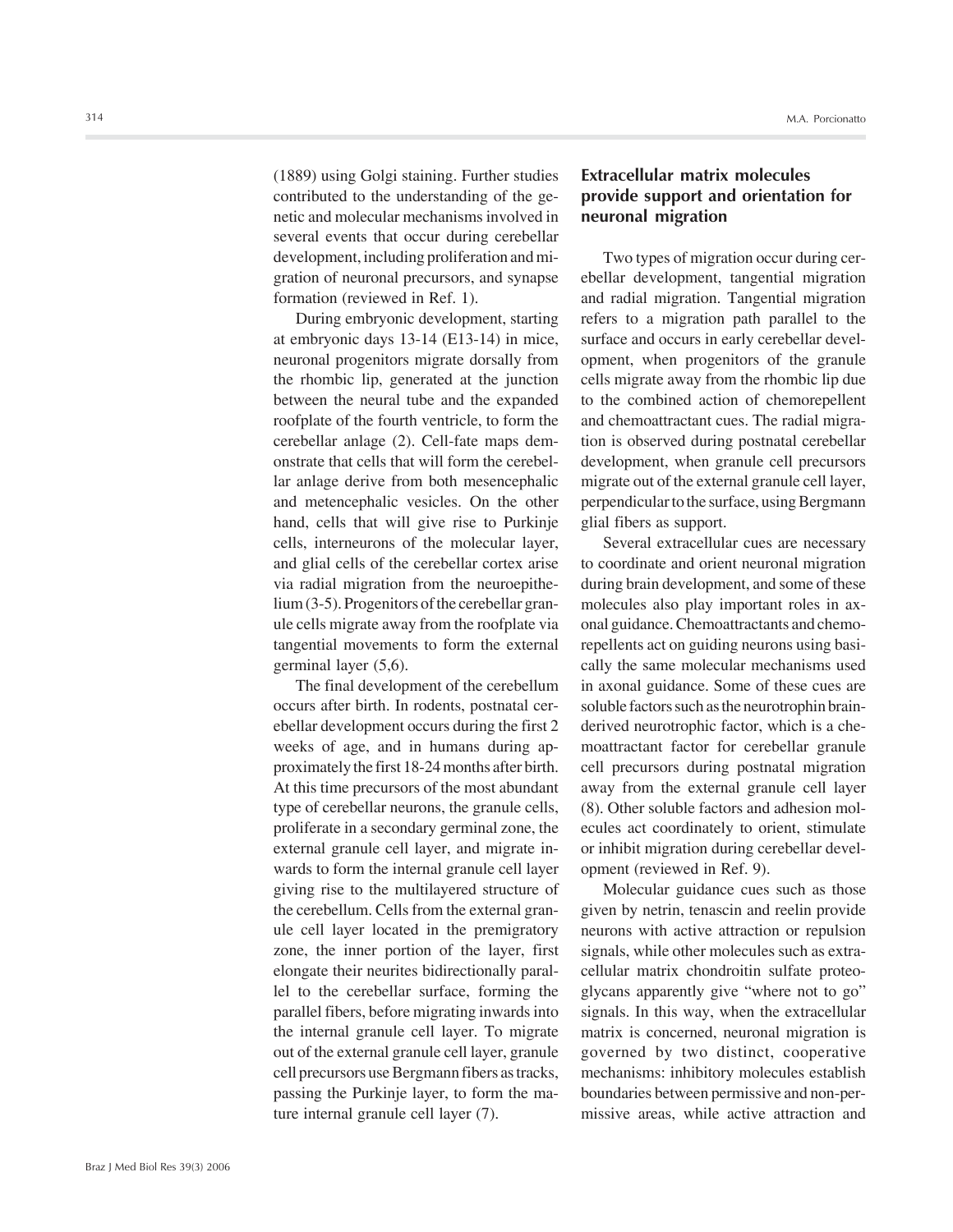repulsion signals orient neuronal migration.

## **Molecules that give support for migration and form boundaries between permissive and non-permissive areas: laminin, fibronectin, vitronectin, and proteoglycans**

Laminins consist of a very important family of extracellular matrix glycoproteins that have binding sites for integrins, and for other extracellular matrix components such as collagen and proteoglycans. A typical laminin molecule consists of three polypeptide chains, A, B1, and B2, linked via disulfide bonds to form the typical laminin asymmetric cross-structure (10). Cerebellar granule cells require laminin to migrate *in vitro* (11), and *in vivo* (12). Laminin is detected in punctate deposits along the radial Bergmann glial fibers in the premigratory phase (E18- P0), in a higher concentration when compared to the postnatal cerebellum, suggesting that deposits of laminin could be used by granule cells to initiate migration (13,14). *In vitro* experiments have shown that granule cell precursors migrate on fibronectin- but not on collagen-coated surfaces (15).

Cells located in the inner part of the external granule cell layer, the premigratory zone, and in the upper molecular layer of the neonatal cerebellum elongate their neurites bidirectionally before and during migration into the internal granule cell layer. The integrin αvß5, a receptor for vitronectin, and vitronectin itself, are expressed in parallel fibers in the external granule cell layer and molecular layer at postnatal days 3-20, but not in migrating granule cells or mature parallel fibers. *In vitro* experiments show that granule cell precursors elongate parallel fibers in response to vitronectin, but do not migrate on this extracellular matrix component (16).

Proteoglycans interact with several extracellular matrix components stimulating or inhibiting their biological effects. Exogenous chondroitin 4-sulfate, chondroitin 6 sulfate, and keratan sulfate inhibit neurite outgrowth of cerebellar neurons on laminincoated surfaces, whereas heparan sulfate has no effect on neurite outgrowth (17). The inhibitory effect of chondroitin sulfate proteoglycans on axonal outgrowth during developmental processes and injury has been well documented in the literature. Chondroitin sulfate proteoglycans are among the inhibitory molecules synthesized by reactive glia during glial scar formation at an injury site in the central nervous system (reviewed in Ref. 18).

Although changes in extracellular matrix composition, spatially and with time, are not yet completely understood, the notion that dynamic changes occur and that those modifications are responsible in part for the correct positioning of neurons is well accepted. Not only the expression and location of extracellular matrix molecules are modified during development, but the expression of extracellular proteases, such as MMP-2 and MMP-9, which are implicated in matrix remodeling, have been shown to be developmentally regulated in the cerebellum (19).

## **Active signaling molecules: reelin, tenascin and netrin**

As discussed above, some extracellular matrix components support and stimulate neuronal migration, but do not provide direction for these cells. On the other hand, there are several extracellular molecules that orient neuronal migration. Some of these molecules are soluble factors, such as the neurotrophins that diffuse from a source to form a gradient stimulating chemotaxis while others are components of the matrix, such as reelin, netrin and tenascin, which attract or repel neurons by molecular mechanisms not fully understood.

Reelin is an extracellular glycoprotein responsible for the phenotype of a spontane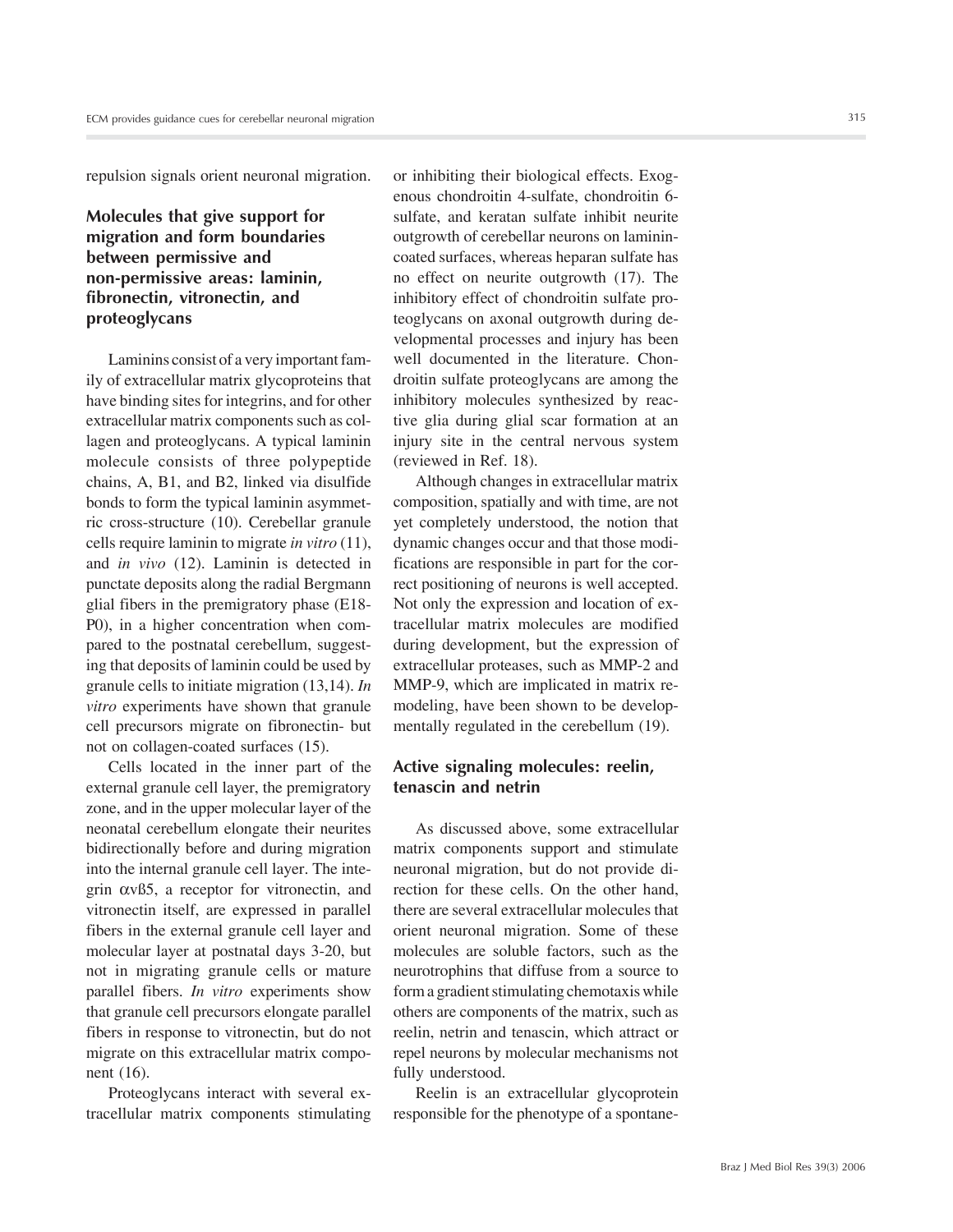ous mutant mouse named *reeler*, that presents severe motor defects, including ataxia, tremors, and balance and locomotion problems, and was first described in 1951 (20). Analysis of the development of the central nervous system of *reeler* mice showed that these animals have impaired migration of cortical neurons, leading to an inversion of the cerebral cortex organization (inverted cortex) (reviewed in Refs. 21 and 22). Defects in the *reeler* cerebellum include lack of foliation, lack of Purkinje cells, and decreased size (23,24).

Identification of the gene that causes the *reeler* phenotype led to the identification of the extracellular protein reelin (25). Analysis of the reelin gene and protein structure shows that this glycoprotein has several features of extracellular proteins, such as a cleavable signal peptide and several putative glycosylation sites for N-glycosylation and, to a lesser extent, O-glycosylation (26,27).

During early central nervous system development, reelin mRNA is expressed by the Cajal-Retzius cells of the cerebral cortex (E10-12), by the Cajal-Retzius-like cells in the marginal zone of the developing hippocampus (E13-14), and by rhombic lip cells, external neuroepithelium, differentiating Purkinje cells, and deep nuclear neurons as well as elements of the cerebellar peduncles (E13-14). During postnatal cerebellar development, reelin mRNA is expressed by the internal granule cell layer cells and by cells present in the inner layer of the external granule cell layer (26). Purkinje cells and Bergmann glia do not express reelin, but because Purkinje cells accumulate reelin bound to the membrane, it has been suggested that these cells would express a still unknown receptor (28).

Reelin binds to a few transmembrane receptors such as cadherin-related neuronal receptors (29),  $\alpha$ 3ß1 integrin (30), and two members of the lipoprotein receptor family, apolipoprotein E receptor 2 and very-low density lipoprotein receptor (31,32). In verylow density lipoprotein receptor-knockout mouse cerebella, Purkinje cells are found ectopically, probably due to their inability to respond to reelin synthesized by granule cells (31).

Clustering of lipoprotein receptors seems to be important for signaling by reelin, and the participation of cadherin-related neuronal receptors and integrins as co-receptors is not excluded (33). Downstream signaling by the lipoprotein receptors upon binding of reelin leads to tyrosine phosphorylation of disabled-1, a cytosolic adapter protein, resulting in the activation of signaling pathways through tyrosine kinases of the Src family (34,35). In addition to activation of Src family members, disabled-1 phosphorylation also leads to activation of Akt (36) and redistribution of Nckß from the cell body to distal sites of neuronal processes (37). Although the molecular mechanisms involved in the signaling of reelin are partially known, the role of these events in the correct positioning of neurons during migration is still poorly understood.

Other molecules actively involved in signaling to orient neurons to reach their correct positions are the members of the tenascin family. These are large extracellular matrix glycoproteins consisting of an aminoterminal cysteine-rich region involved in oligomerization, followed by linear EGF-like segments, fibronectin-type III repeats and a fibrinogen-like region at the carboxy-terminal (38). In humans there are 4 members of the family, known as tenascins-C, -Y, -W, and -R, a facultative chondroitin sulfate proteoglycan. Tenascins participate in different cellular processes, including cell adhesion and migration, and interestingly, can either stimulate or inhibit cell migration depending on the cell type (39-41).

During cerebellar development, Purkinje cells migrate radially from the neuroepithelium of the fourth ventricle towards the cortical surface between E13 and E17. At E14, astroglia extend fibers from the ventricle to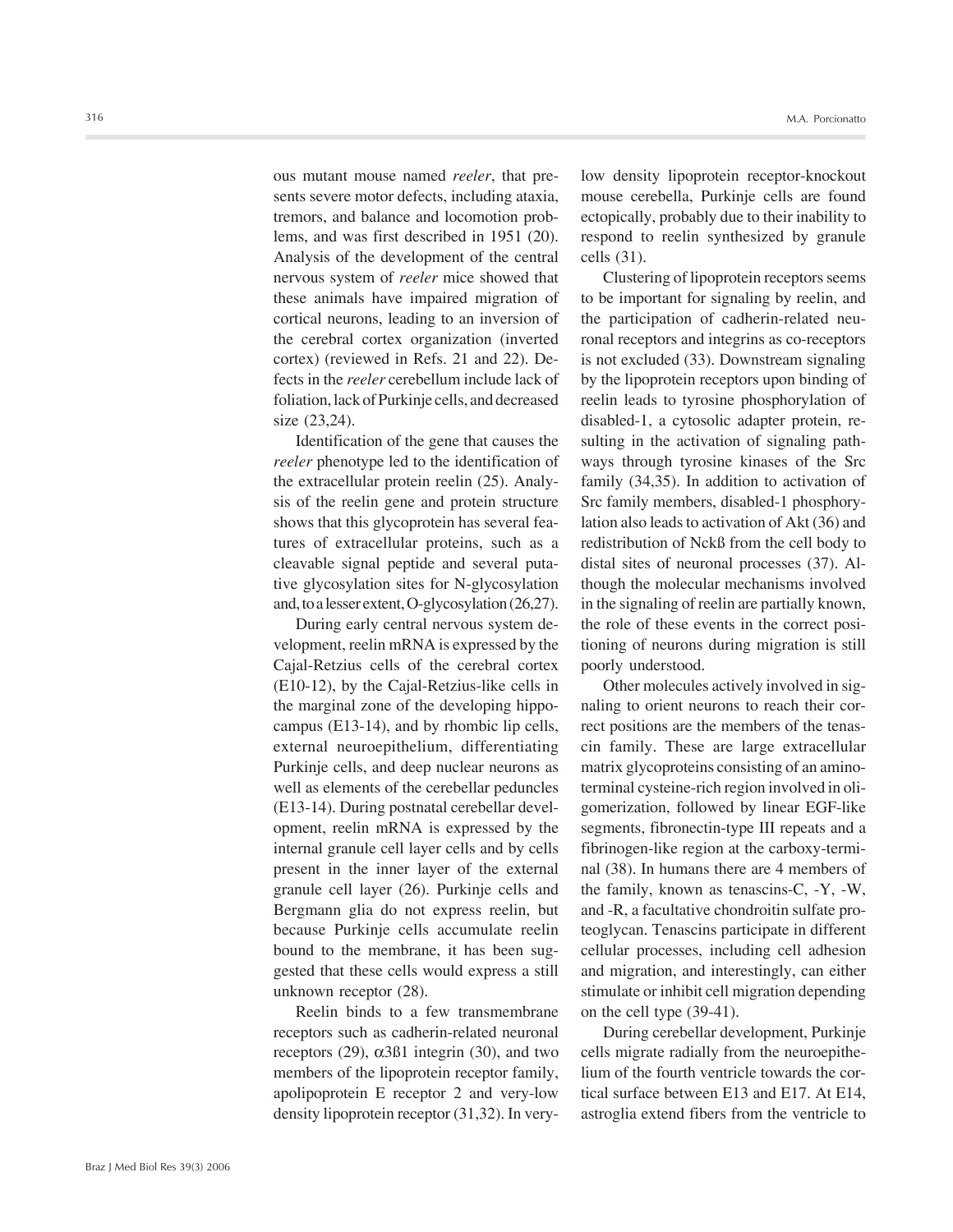the pial surface, and their cell bodies migrate after E15 towards the cortex, shortening the radial processes whose end-feet are attached to the pia mater. During migration of the Purkinje cells, radial glial fibers express tenascin oriented according to the migratory direction of these cells. These findings suggest that the arrangement of radial glia and the expression of tenascin, among other adhesion molecules, are involved in the control and guidance of Purkinje cell migration during early cerebellar development (42).

The cellular receptor for tenascins appears to be the facultative chondroitin sulfate proteoglycan receptor-type protein tyrosine phosphatase ζ/ß (RPTPζ/ß). Two other chondroitin sulfate proteoglycans can also bind tenascin, neurocan and the soluble form of RPTPζ/ß, phosphacan (43). In early postnatal and adult cerebellum, neurocan and phosphacan show immunoreactivities that follow different developmental time courses. Neurocan is seen in the prospective white matter and in granule cells, Purkinje cells, and molecular layer, whereas phosphacan is associated with Bergmann glial fibers in the molecular layer and their cell bodies below the Purkinje cells (44). Besides the chondroitin sulfate proteoglycans, tenascins also bind heparin through their fifth fibronectin type III domain, although it is not clear if this *in vitro* binding capacity is also valid for binding to heparan sulfates that would be found *in vivo*, and if this is somehow related to neuronal migration (45).

Another extracellular molecule that plays a role in cerebellar neuronal migration is netrin. Netrins are laminin-related molecules that exert their biological functions by interacting with the transmembrane receptors deleted in colorectal carcinoma (DCC) (46), and UNC5 (47). Signaling by netrin binding to DCC results in attraction whereas intracellular signaling by UNC5 after netrin binding leads to repulsion. Growth cone attraction to netrin can be converted to repulsion by UNC5, but this process requires the presence of DCC (48). The cytoplasmic domain of UNC5 is sufficient to induce this conversion, and repulsion can be triggered by activation of either receptor. Apparently, netrin-1 can induce the formation of a DCC/UNC5 receptor complex, converting DCC-mediated attraction to DCC/UNC5-mediated repulsion.

The DCC intracellular signaling pathway involves the activation of the mitogenactivated protein kinase family members ERK-1 and -2, which are recruited to the DCC receptor complex (49). Second messengers such as  $Ca^{2+}$ , cAMP and cGMP are known to regulate attractive and repulsive axonal guidance by ligands like the netrins. The cAMP:cGMP ratio seems to be responsible for the polarity of axonal guidance by netrin-1; a high cAMP:cGMP ratio favors attraction, whereas a low ratio favors repulsion (50).

Besides DCC and UNC5, netrins also bind to integrins (51), and knockout mice for α3 and α6 integrin subunits exhibit defects in neuronal adhesion and migration (52,53). Thus, integrins and DCC/UNC5 could have complementary functions in the response of neurons to netrin migration signaling. Further evidence for the cooperative roles of integrins and DCC/UNC5 is that laminin is able to convert netrin-mediated attraction to repulsion in neurons from *Xenopus*, and a soluble peptide fragment of laminin (YIGSR) is sufficient to exert the same effect (54). Netrin-1 and its receptor DCC also interact with heparin/heparan sulfate, although the functions of these interactions in the migration of neurons remain unknown (55,56).

The dual effect of netrin-1, i.e., attraction of some precursors and repulsion of others, seems to be specific for the regions where the neurons are born. Floor plate netrin-1 expressing cells have been shown to attract commissural axons coming from dorsal parts of the neural tube (57,58). In a similar way, cells from the lower rhombic lip are also attracted by netrin-1 and migrate away to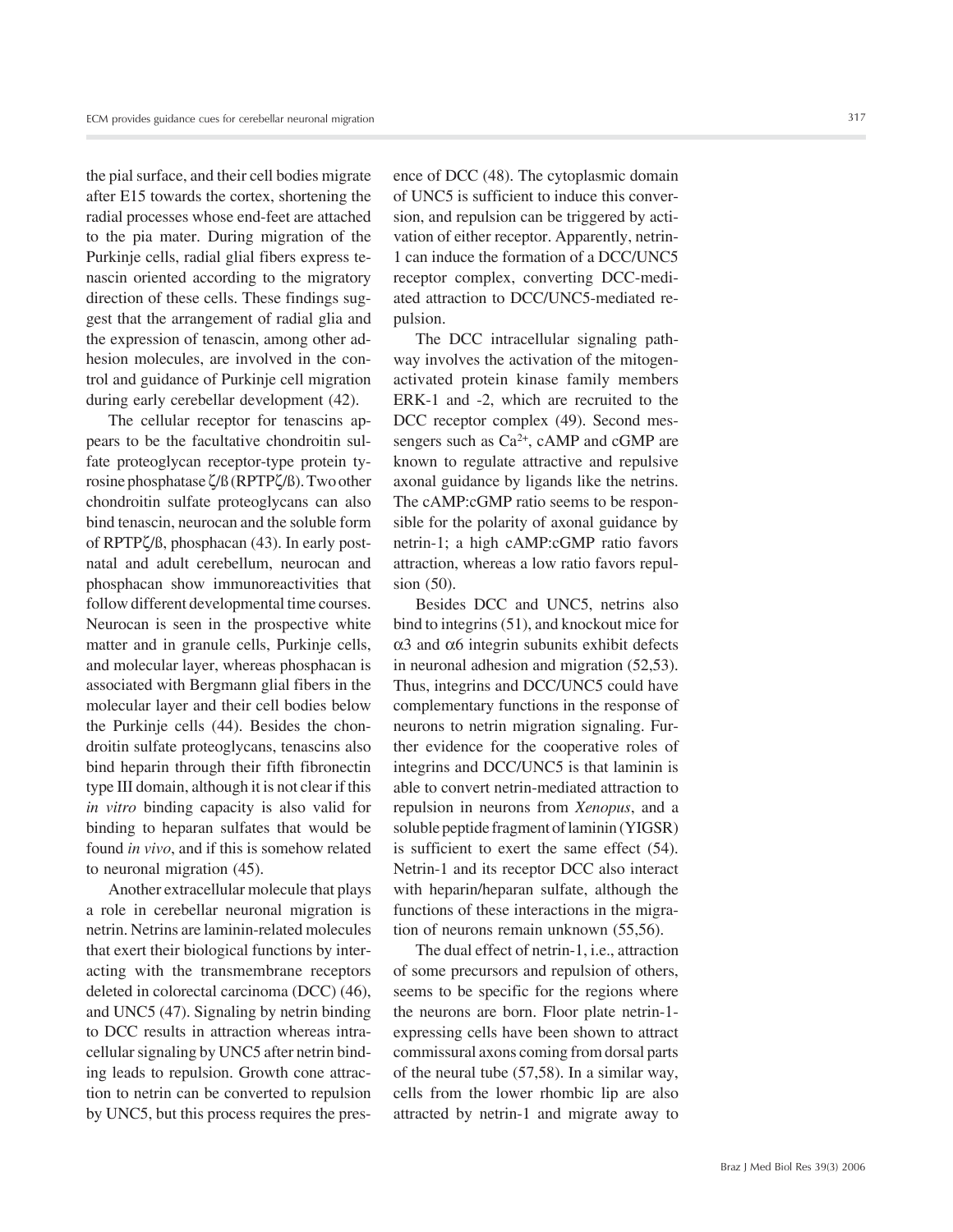form the precerebellar nuclei, while cells derived from the upper rhombic lip, among which are the granule cell progenitors, do not respond to netrin-1. In contrast, netrin-1 repels migrating granule cells exiting explants taken from the external granular layer from the postnatal cerebellum (59).

Mutations in the *Unc5h3* gene give rise to defects in cerebellar development, resulting in reduction of the cerebellar size, abnormal foliation and ectopic Purkinje and granule cells. Migration of granule cell precursors is affected in *Unc5h3* mutant mice, whereas initial migration of Purkinje cell progenitors is not affected. At E13.5, a subpopulation of granule cell and Purkinje cell precursors appears to be abnormally located in the rostral areas of the mutant brain stem, where the granule cell precursors proliferate until the postnatal period. These data suggest that the establishment of the rostral cerebellar boundary is coordinated by chemorepulsive signaling by netrin-1 and requires UNC5 receptors expressed by cerebellar neurons (60).

Normal central nervous system development relies on accurate intrinsic cellular programs as well as on extrinsic informative cues provided by extracellular molecules. Migration of neuronal progenitors to their correct final locations after they proliferate in defined proliferative zones is a key event during embryonic and postnatal development. Guidance cues provided by soluble factors and by extracellular matrix components play a fundamental role in the oriented migration of neuronal progenitors. Extracellular guidance molecules and their respective receptors must follow a well-organized pattern of expression, restricted in time and space, in order to fulfill their role in the coordination of the correct positioning of mature neurons. Based on what is known, the extracellular matrix of the developing cerebellum is composed of molecules that will support neuronal migration (laminin, fibronectin, vitronectin), molecules that will function as barriers for migration (chondroitin sulfate proteoglycans), and molecules that will orient the migrating neurons to reach their correct locations (reelin, netrins and tenascins).

However, we do not have a clear picture of how the extracellular matrix changes temporally and spatially during cerebellar development and much work still needs to be done to further understand how neurons reach their correct positioning in the mature brain.

#### **References**

- 1. Hatten ME & Heintz N (2005). Large-scale genomic approaches to brain development and circuitry. *Annual Review of Neuroscience*, 28: 89-108.
- 2. Wingate RJT (2001). The rhombic lip and early cerebellar development. *Current Opinion in Neurobiology*, 11: 82-88.
- 3. Alvarado-Mallart R-M & Sotelo C (1982). Differentiation of cerebellar anlage heterotypically transplanted to adult rat brain. *Journal of Comparative Neurology*, 212: 247-267.
- 4. Otero RM, Sotelo CM & Alvarado-Mallart R-M (1993). Chick/quail chimeras with partial cerebellar grafts: an analysis of the origin and migration of cerebellar cells. *Journal of Comparative Neurology*, 333: 597-615.
- 5. Hallonet MER & Le Douarin NM (1993). Tracing neuroepithelial cells of the mesencephalic and metencephalic alar plates during cerebellar ontogeny in quail-chick chimaeras. *European Journal of Neuroscience*, 5: 1145-1155.
- 6. Gao W-Q & Hatten ME (1994). Immortalizing oncogenes subvert the establishment of granule cell identity in developing cerebellum. *De-*

*velopment*, 120: 1059-1070.

- 7. Hatten ME (1999). Central nervous system neuronal migration. *Annual Review of Neuroscience*, 22: 511-539.
- 8. Borghesani PR, Peyrin JM, Klein R et al. (2002). BDNF stimulates migration of cerebellar granule cells. *Development*, 129: 1435-1442.
- 9. Sobeih MM & Corfas G (2002). Extracellular factors that regulate neuronal migration in the central nervous system. *International Journal of Developmental Neuroscience*, 20: 349-357.
- 10. Mecham RP (1991). Laminin receptors. *Annual Review of Cell Biology*, 7: 71-91.
- 11. Selak I, Foidart JM & Moonen G (1985). Laminin promotes cerebellar granule cells migration *in vitro* and is synthesized by cultured astrocytes. *Developmental Neuroscience*, 7: 278-285.
- 12. Liesi P, Hager G, Dodt HU et al. (1995). Domain-specific antibodies against the B2 chain of laminin inhibit neuronal migration in the neonatal rat cerebellum. *Journal of Neuroscience Research*, 40: 199-206.
- 13. Liesi P (1992). Neuronal migration on laminin involves neuronal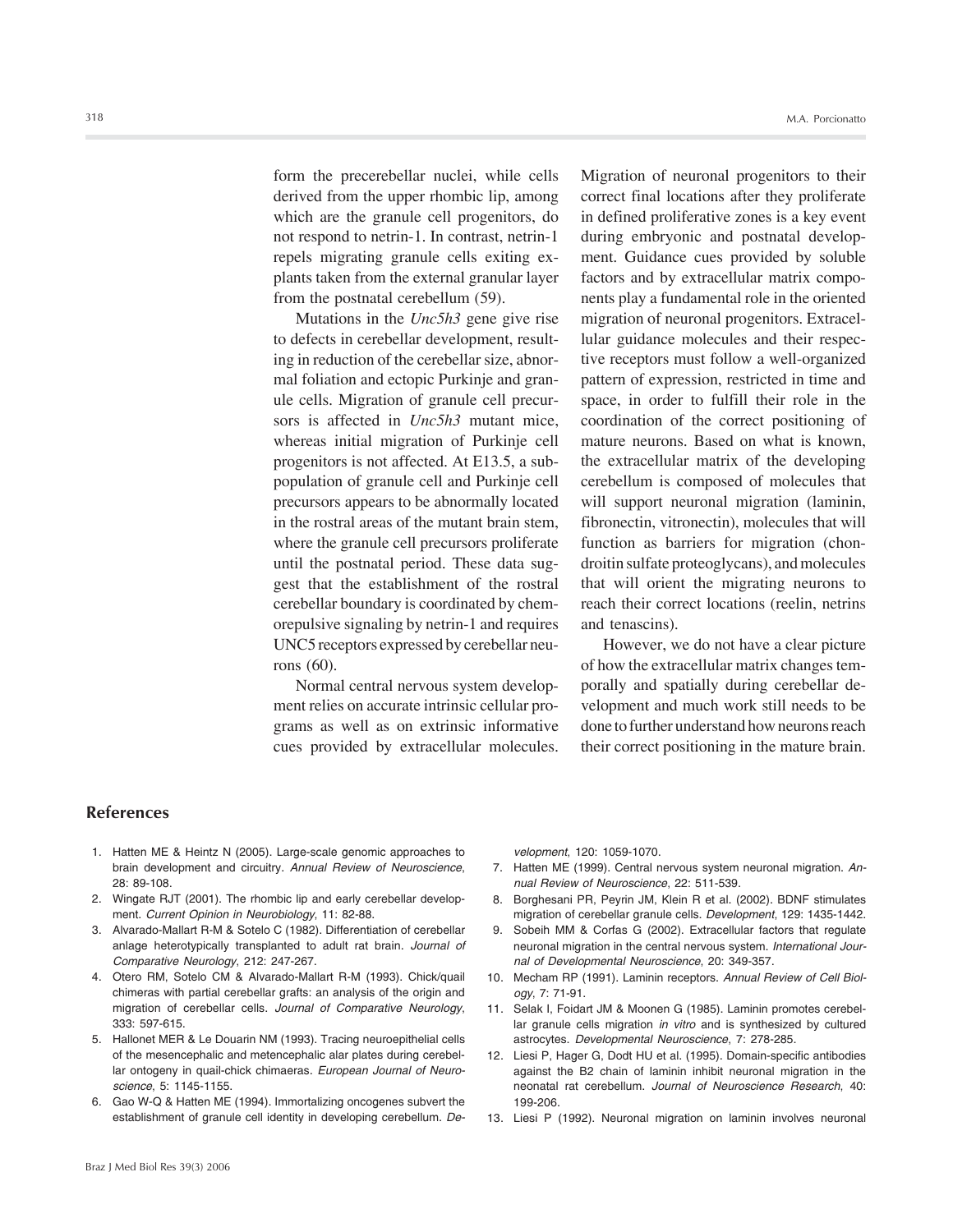contact formation followed by nuclear movement inside a preformed process. *Experimental Neurology*, 117: 103-113.

- 14. Fishman RB & Hatten ME (1993). Multiple receptor systems promote CNS neural migration. *Journal of Neuroscience*, 13: 3485- 3495.
- 15. Hatten ME, Furie MB & Rifkin DB (1982). Binding of developing mouse cerebellar cells to fibronectin: a possible mechanism for the formation of the external granular layer. *Journal of Neuroscience*, 2: 1195-1206.
- 16. Murase S & Hayashi Y (1998). Concomitant expression of genes encoding integrin alpha v beta 5 heterodimer and vitronectin in growing parallel fibers of postnatal rat cerebellum: a possible role as mediators of parallel fiber elongation. *Journal of Comparative Neurology*, 397: 199-212.
- 17. Dou CL & Levine JM (1995). Differential effects of glycosaminoglycans on neurite growth on laminin and L1 substrates. *Journal of Neuroscience*, 15: 8053-8066.
- 18. Asher RA, Morgenstern DA, Moon LD et al. (2001). Chondroitin sulphate proteoglycans: inhibitory components of the glial scar. *Progress in Brain Research*, 132: 611-619.
- 19. Ayoub AE, Cai T-Q, Kaplan RA et al. (2005). Developmental expression of matrix metalloproteinases 2 and 9 and their potential role in the histogenesis of the cerebellar cortex. *Journal of Comparative Neurology*, 481: 403-415.
- 20. Falconer DS (1951). Two new mutants, *trembler* and *reeler*, with neurological actions in the house mouse. *Journal of Genetics*, 50: 192-201.
- 21. Rakic P & Caviness VSJ (1995). Cortical development: view from neurological mutants two decades later. *Neuron*, 14: 1101-1104.
- 22. Ross ME & Walsh CA (2001). Human brain malformations and their lessons for neuronal migration. *Annual Review of Neuroscience*, 24: 1041-1070.
- 23. Mariani J, Crepel F, Mikoshiba K et al. (1977). Anatomical, physiological, and biochemical studies of the cerebellum from *reeler* mutant mouse. *Philosophical Transactions of the Royal Society of London. Series B*, *Biological Sciences*, 281: 1-28.
- 24. Mikoshiba K, Nagaike K, Kosaka S et al. (1980). Developmental studies on the cerebellum from *reeler* mutant mice *in vivo* and *in vitro*. *Developmental Biology*, 79: 64-80.
- 25. D'Arcangelo G, Miao GG, Chen S-C et al. (1995). A protein related to extracellular matrix proteins deleted in the mouse mutant *reeler*. *Nature*, 374: 719-723.
- 26. Hirotsune S, Takahara T, Sasaki N et al. (1995). The *reeler* gene encodes a protein with an EGF-like motif expressed by pioneer neurons. *Nature Genetics*, 10: 77-83.
- 27. D'Arcangelo G, Nakajima K, Miyata T et al. (1997). Reelin is a secreted glycoprotein recognized by the CR-50 monoclonal antibody. *Journal of Neuroscience*, 17: 23-31.
- 28. Miyata T, Nakajima K, Aruga J et al. (1996). Distribution of the *reeler* gene-related antigen in the developing cerebellum: an immunohistochemical study with an allogenic antibody CR-50 on normal and *reeler* mice. *Journal of Comparative Neurology*, 372: 215-228.
- 29. Senzaki K, Ogawa M & Yagi T (1999). Proteins of the CNR family are multiple receptors for reelin. *Cell*, 99: 635-647.
- 30. Dulabon L, Olson EC, Taglienti MG et al. (2000). Reelin binds alpha3beta1 integrin and inhibits neuronal migration. *Neuron*, 27: 33-44.
- 31. Trommsdorff M, Gotthardt M, Hiesberger T et al. (1999). Reeler/ disabled-like disruption of neuronal migration in knockout mice lacking the VLDL receptor and ApoE receptor 2. *Cell*, 97: 689-701.
- 32. D'Arcangelo G, Homayouni R, Keshvara L et al. (1999). Reelin is a

ligand for lipoprotein receptors. *Neuron*, 24: 471-479.

- 33. Strasser V, Fasching D, Hauser C et al. (2004). Receptor clustering is involved in reelin signaling. *Molecular and Cellular Biology*, 24: 1378-1386.
- 34. Keshvara L, Benhayon D, Magdaleno S et al. (2001). Identification of reelin-induced sites of tyrosyl phosphorylation on disabled 1. *Journal of Biological Chemistry*, 276: 16008-16014.
- 35. Bock HH & Herz J (2003). Reelin activates SRC family tyrosine kinases in neurons. *Current Biology*, 13: 18-26.
- 36. Beffert U, Morfini G, Bock HH et al. (2002). Reelin-mediated signaling locally regulates PKB/Akt and GSK-3ß. *Journal of Biological Chemistry*, 277: 49958-49964.
- 37. Pramatarova A, Ochalski PG, Chen K et al. (2003). Nck beta interacts with tyrosine phosphorylated disabled 1 and redistributes in reelin-stimulated neurons. *Molecular and Cellular Biology*, 23: 7210- 7221.
- 38. Chiquet-Ehrismann R & Chiquet M (2003). Tenascins: regulation and putative functions during pathological stress. *Journal of Pathology*, 200: 488-499.
- 39. Prieto AL, Andersson-Fisone C & Crossin KL (1992). Characterization of multiple adhesive and counteradhesive domains in the extracellular matrix protein cytotactin. *Journal of Cell Biology*, 119: 663- 678.
- 40. Bourdon M & Ruoslahti E (1989). Tenascin mediates cell attachment through an RGD-dependent receptor. *Journal of Cell Biology*, 108: 1149-1155.
- 41. Wehrle-Haller B & Chiquet M (1993). Dual function of tenascin: simultaneous promotion of neurite growth and inhibition of glial migration. *Journal of Cell Science*, 106: 597-610.
- 42. Yuasa S, Kawamura K, Ono K et al. (1991). Development and migration of Purkinje cells in the mouse cerebellar primordium. *Anatomy and Embryology*, 184: 195-212.
- 43. Grumet M, Milev P, Sakurai T et al. (1994). Interactions with tenascin and differential effects on cell adhesion of neurocan and phosphacan, two major chondroitin sulfate proteoglycans of nervous tissue. *Journal of Biological Chemistry*, 269: 12142-12146.
- 44. Meyer-Puttlitz B, Junker E, Margolis RU et al. (1996). Chondroitin sulfate proteoglycans in the developing central nervous system. II. Immunocytochemical localization of neurocan and phosphacan. *Journal of Comparative Neurology*, 366: 44-54.
- 45. Weber P, Zimmermann DR, Winterhalter KH et al. (1995). Tenascin-C binds heparin by its fibronectin type III domain five. *Journal of Biological Chemistry*, 270: 4619-4623.
- 46. Keino-Masu K, Masu M, Hinck L et al. (1996). Deleted in colorectal cancer (DCC) encodes a netrin receptor. *Cell*, 87: 175-185.
- 47. Leung-Hagesteijn C, Spence AM, Stern BD et al. (1992). UNC-5, a transmembrane protein with immunoglobulin and thrombospondin type 1 domains, guides cell and pioneer axon migrations in *C. elegans*. *Cell*, *7*1: 289-299.
- 48. Hong K, Hinck L, Nishiyama M et al. (1999). A ligand-gated association between cytoplasmic domains of UNC5 and DCC family receptors converts netrin-induced growth cone attraction to repulsion. *Cell*, 97: 927-941.
- 49. Forcet C, Stein E, Pays L et al. (2002). Netrin-1-mediated axon outgrowth requires deleted in colorectal cancer-dependent MAPK activation. *Nature*, 417: 443-447.
- 50. Nishiyama M, Hoshino A, Tsai L et al. (2003). Cyclic AMP/GMPdependent modulation of  $Ca<sup>2+</sup>$  channels sets the polarity of nerve growth-cone turning. *Nature*, 423: 990-995.
- 51. Yebra M, Montgomery AMP, Diaferia GR et al. (2003). Recognition of the neural chemoattractant netrin-1 by integrins α6ß4 and α3ß1